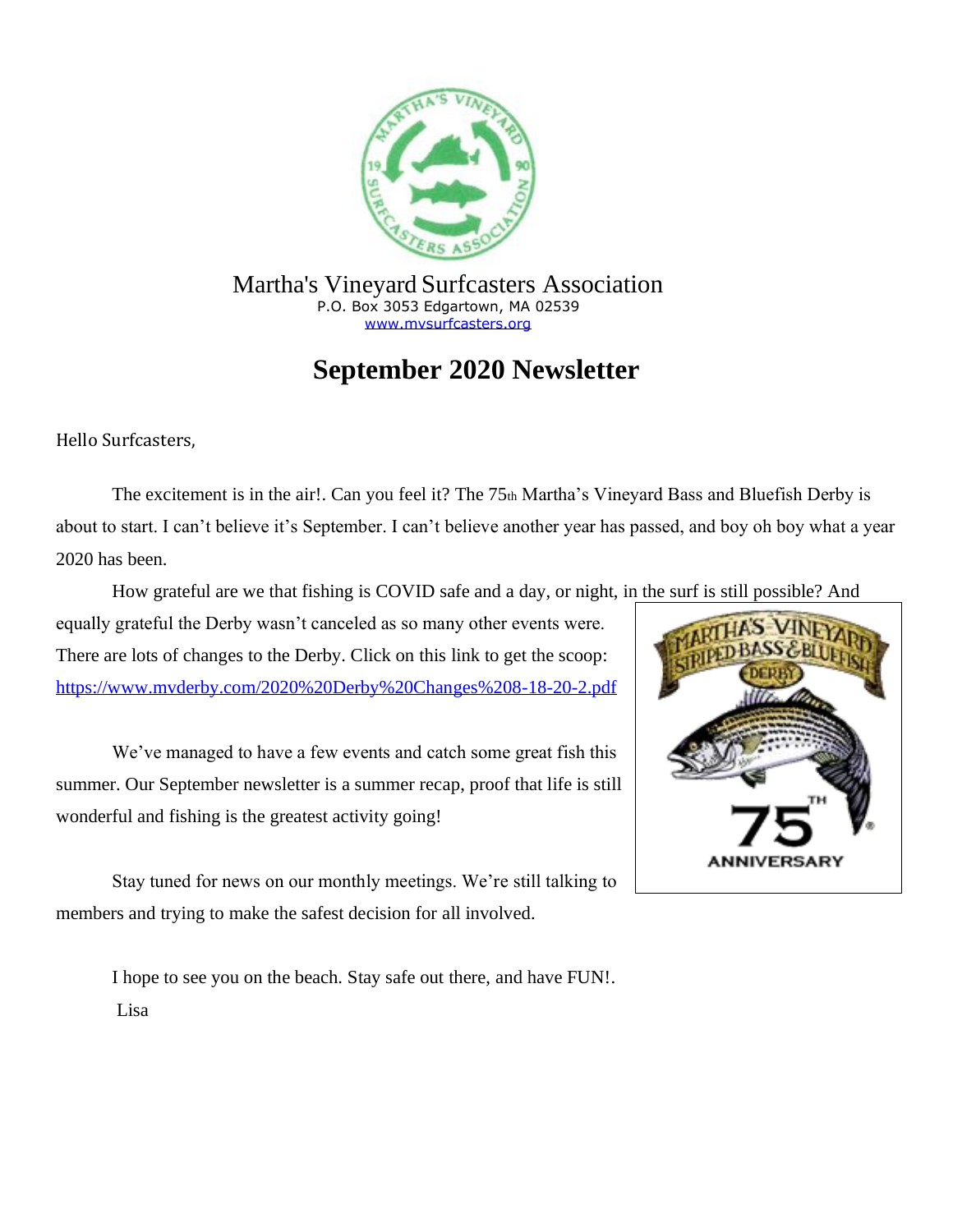# **Club Happenings**

### **MVSA Annual Fishing Tag Sale**



We held our annual Fishing Tag Sale on Saturday over Labor Day weekend. Before I report on the sale, we all have to give The Prez a HUGE thank you for all his hard work and dedication. I can't imagine the hours Don put in collecting and organizing all the gear.

Thanks to all the members who volunteered on Saturday or in the week before. And thanks to everyone who donated.

Drum roll, please: . . . . . This year we raised \$11,150!! Yes, you read that correctly. Over eleven thousand dollars!

Here's a nice article from the Gazette: [https://vineyardgazette.com/news/2020/09/07/gearing-derby](https://vineyardgazette.com/news/2020/09/07/gearing-derby-annual-surfcasters-sale)[annual-surfcasters-sale](https://vineyardgazette.com/news/2020/09/07/gearing-derby-annual-surfcasters-sale)





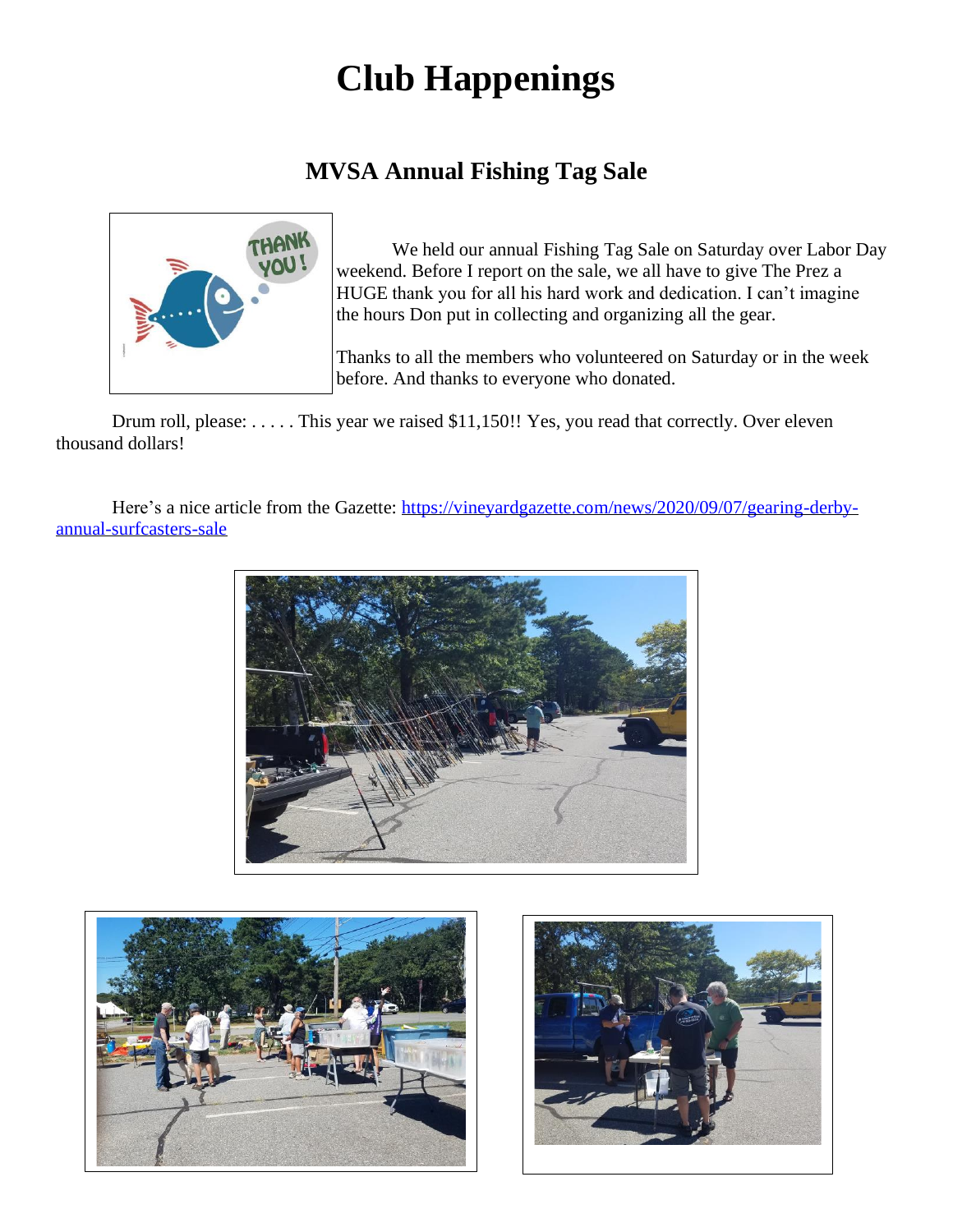### **Annual Shark Tournament**

Congratulations to John Piekos for his win with a 74.5 inch Brown Shark!!



### **Island Cup Tournament**

This was a great year for our MV Team during the Island Cup. Though we ran the event virtually, and each team stayed on their Island, the fish were biting and we were catching. The Surfcasters won,

beating Nantucket by over 112 points. Martha's Vineyard: 419:40 Nantucket: 307.20



Jason Patterson picking up the Cup on Nantucket and bringing it home to the Island. ☺



Joe Uva with the winning bass: 40 inches, 29.50 pounds. Congrats, Joe!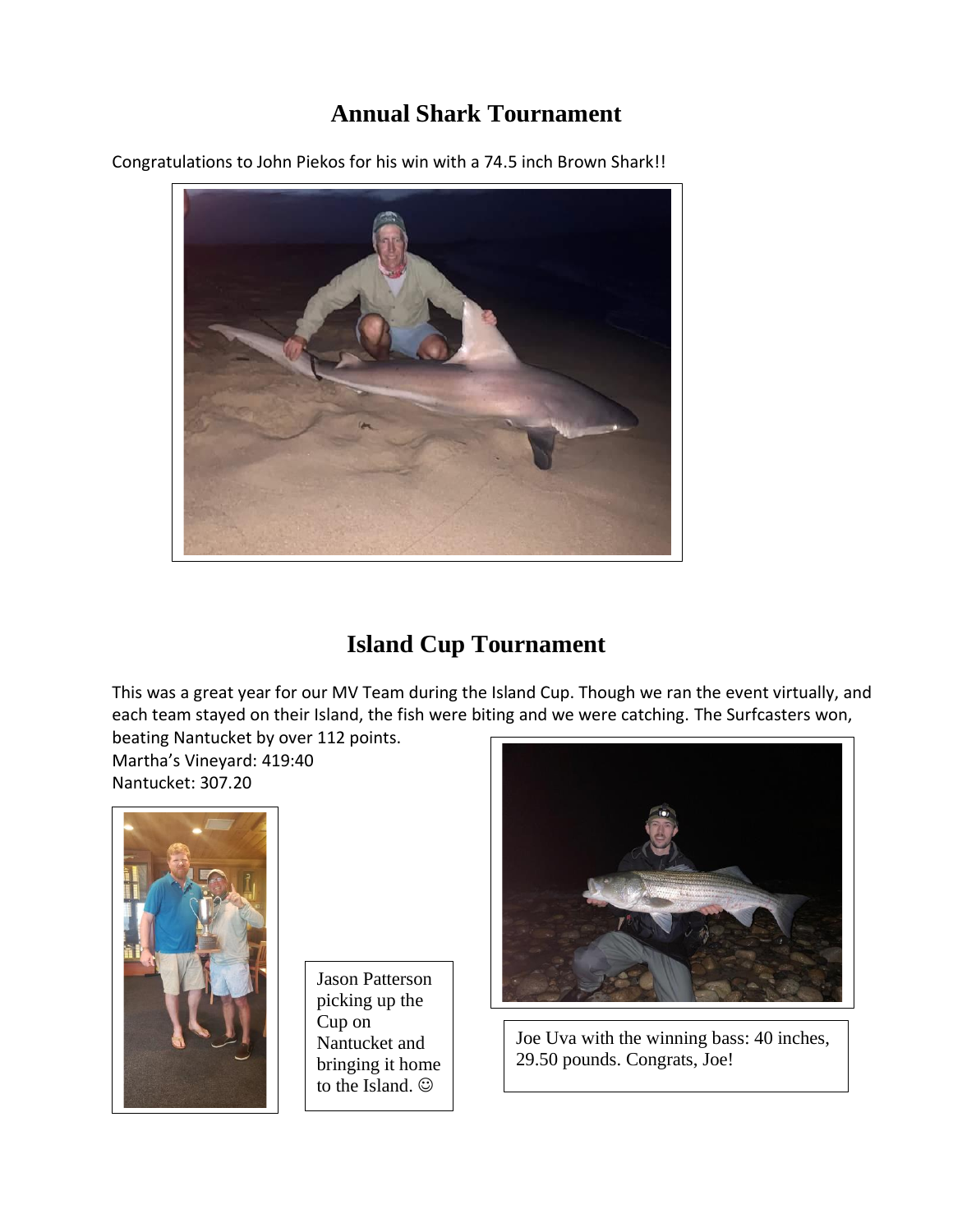# **2020 Angler of the Year Standings**

| 1. Zach Magid    | $10$ pts. |
|------------------|-----------|
| 2. Jim Cornwell  | 6 pts     |
| 3. Ralph Peckham | 5 pts     |
| 4 Tyler Poole    | 5 pts     |
| 5. Paul Cormier  | 5 pts     |
| 6. John Piekos   | 3 pts     |
| 7. Dave Kolb     | 3 pts     |
| 8. Dave Nash     | 3 pts     |
| 9. Steph Pond    | 1 pt      |

## **August Monthly Pin Winners**

Bonito - Paul Cormier, 3.75 lbs False Albacore - Zach Magid, 9.40 lbs

# **July Monthly Pin Winners**

Bluefish – Zach Magid – 15.12

# **June Monthly Pin Winners**

Bluefish – Tyler Poole, 9.50 Bonito – Jim Cornwell, 4.25

# **May Monthly Pin Winners**

May -Bluefish - Ralph Peckham, 9.69



Zach Magid and his 15.12 blue. Way to go, Zach!



Dr. Dave landed a nice 14.7-pound bluefish.



Jim Cornwall with his first bonito of the season.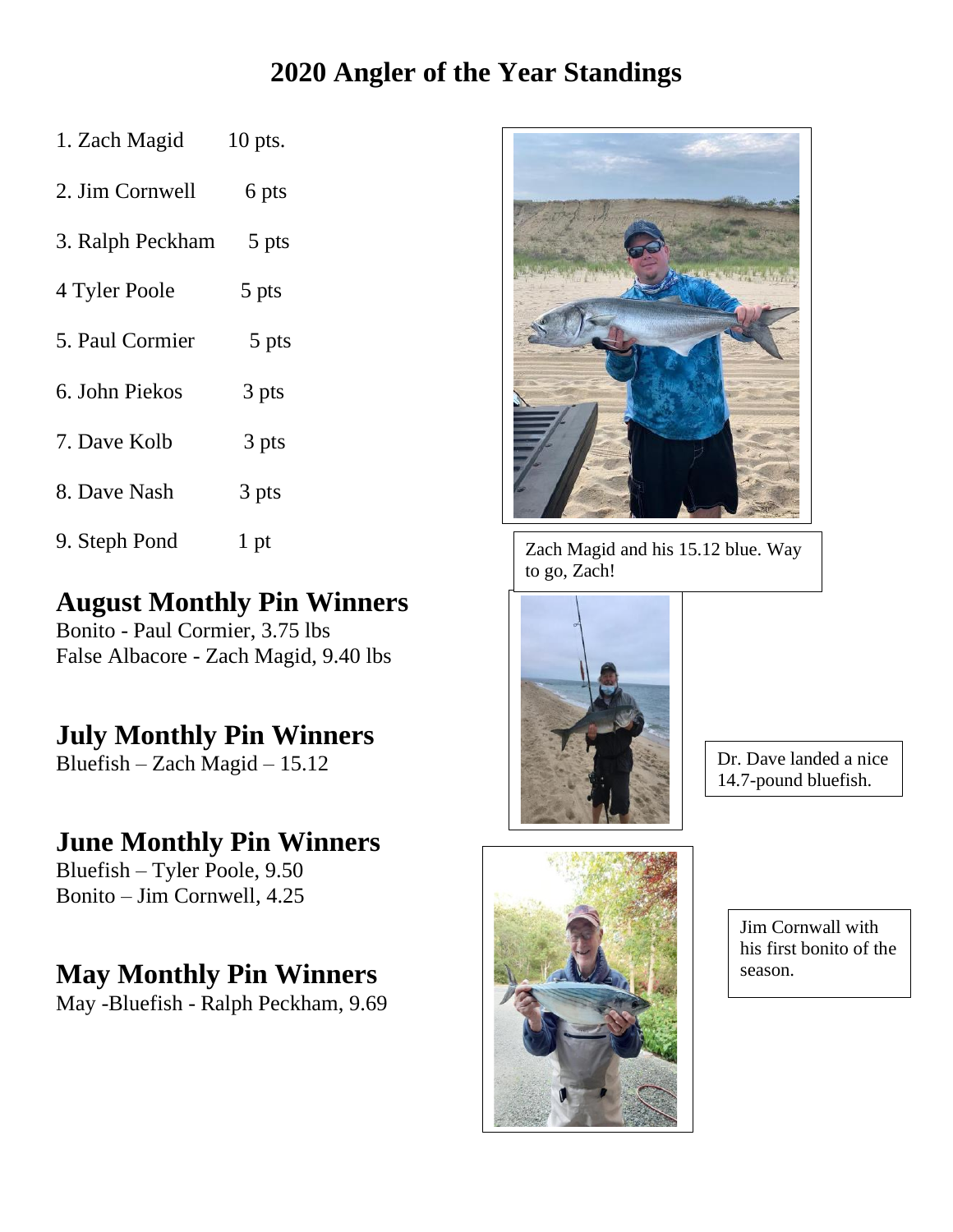### **Karen Kukolich Life Celebration**



On Sunday, September 7, we held a life celebration for our friend Karen Kukolich, who passed away last October. The sun was shining, there was a light wind, the bait was jumping, stories and laughter were shared by all, and you could feel the love for Karen. Ursula organzied a delicious assormtent of Karen's favorite appetizers, and we all ate well.

As Karen's ashes drifted out to sea admist the flowers we had tossed, a pod of silversides jumped and swam among the floral floating into the sunset. It was a beautiful tribute.

#### **If you're interested in our MVSA iron-on logo Patches, please contact The Prez.**



As was the case last year, the owner of the Windmill House (Cape Poge Preserve) has generously agreed to open a small part of his property for fishing access and parking during the Derby - particularly the area formerly known as Jared's Rock. He reminds us that access to the Gut is over private land and with the exception of the area mentioned above, he has requested that we not park or linger along the Preserve.